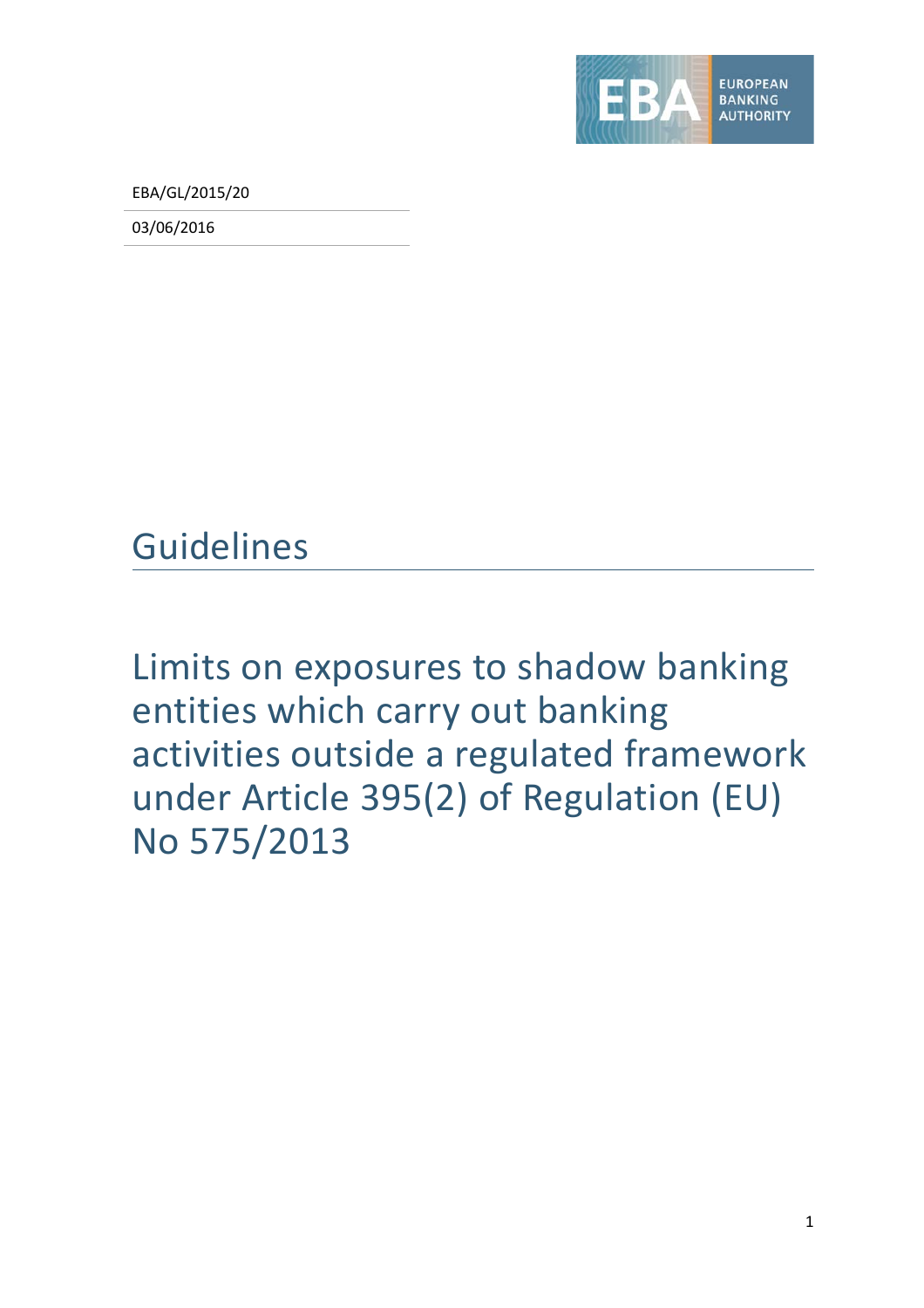

# 1. Compliance and reporting obligations

## Status of these guidelines

- 1. This document contains guidelines issued pursuant to Article 16 of Regulation (EU) No [1](#page-1-0)093/2010<sup>1</sup>. In accordance with Article 16(3) of Regulation (EU) No 1093/2010, competent authorities and financial institutions must make every effort to comply with the guidelines.
- 2. Guidelines set out the EBA's view of appropriate supervisory practices within the European System of Financial Supervision or of how Union law should be applied in a particular area. Competent authorities as defined in Article 4(2) of Regulation (EU) No 1093/2010 to whom guidelines apply should comply by incorporating them into their practices as appropriate (e.g. by amending their legal framework or their supervisory processes), including where guidelines are directed primarily at institutions.

### Reporting requirements

- 3. According to Article 16(3) of Regulation (EU) No 1093/2010, competent authorities must notify the EBA as to whether they comply or intend to comply with these guidelines, or otherwise with reasons for non-compliance, by 03/08/2016. In the absence of any notification by this deadline, competent authorities will be considered by the EBA to be non-compliant. Notifications should be sent by submitting the form available on the EBA website to [compliance@eba.europa.eu](mailto:compliance@eba.europa.eu) with the reference 'EBA/GL/201x/xx'. Notifications should be submitted by persons with appropriate authority to report compliance on behalf of their competent authorities. Any change in the status of compliance must also be reported to the EBA.
- 4. Notifications will be published on the EBA website, in line with Article 16(3) of Regulation (EU) No 1093/2010.

<span id="page-1-0"></span> $<sup>1</sup>$  Regulation (EU) No 1093/2010 of the European Parliament and of the Council of 24 November 2010 establishing a</sup> European Supervisory Authority (European Banking Authority), amending Decision No 716/2009/EC and repealing Commission Decision 2009/78/EC (OJ L 331, 15.12.2010, p. 12).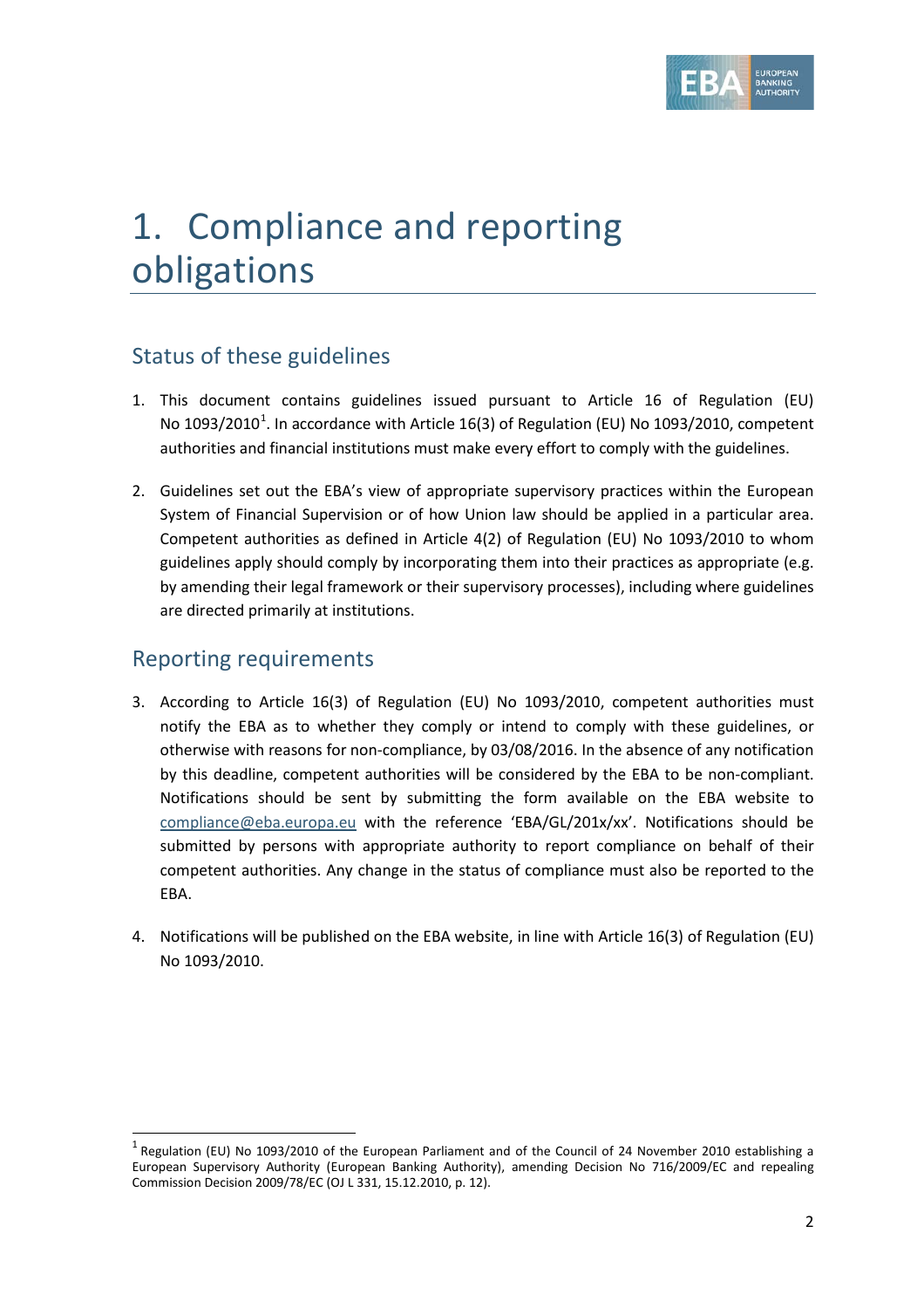

# 2. Subject matter, scope and definitions

## Subject matter

5. These guidelines specify the methodology that should be used by institutions, as part of their internal processes and policies, for addressing and managing concentration risk arising from exposures to shadow banking entities. In particular, these guidelines specify criteria for setting an appropriate aggregate limit on exposures to shadow banking entities which carry out banking activities outside a regulated framework, as well as individual limits on exposures to such entities.

## Scope of application

- 6. These guidelines fulfil the mandate given to the EBA under Article 395(2) of Regulation (EU) No 575/[2](#page-2-0)013<sup>2</sup>.
- 7. These guidelines build in particular on Articles 7[3](#page-2-1) and 74 of Directive 2013/36/EU<sup>3</sup>, which require institutions to have sound, effective and comprehensive strategies and processes to assess and maintain on an ongoing basis the amounts, types and distribution of internal capital that they consider adequate to cover the nature and level of the risks to which they are or might be exposed, as well as effective processes to identify, manage, monitor and report such risks and adequate internal control mechanisms; and Articles 97 and 103 of Directive 2013/36/EU, which establish that competent authorities must review the arrangements, strategies, processes and mechanisms implemented by institutions to comply with Regulation (EU) No 575/2013 and Directive 2013/36/EU, and evaluate the risks to which the institutions are or might be exposed, and that they may apply the supervisory review and evaluation process (SREP) to institutions which are or might be exposed to similar risks or pose similar risks to the financial system.
- 8. These guidelines apply to exposures to shadow banking entities as defined below.
- 9. These guidelines apply to institutions to which Part Four of Regulation (EU) No 575/2013 (Large Exposures) applies, in accordance with the level of application set out in Part I, Title II, of that Regulation.

<span id="page-2-0"></span><sup>&</sup>lt;sup>2</sup> Regulation (EU) No 575/2013 of the European Parliament and of the Council of 26 June 2013 on prudential requirements for credit institutions and investment firms and amending Regulation (EU) no 648/2012 (OJ L 321, 30.11.2013, p. 6).

<span id="page-2-1"></span> $3$  Directive 2013/36/EU of the European Parliament and of the Council of 26 June 2013 on access to the activity of credit institutions and the prudential supervision of credit institutions and investment firms, amending Directive 2002/87/EC and repealing Directives 2006/48/EC and 2006/49/EC (OJ L 176, 27.6.2013, p. 338).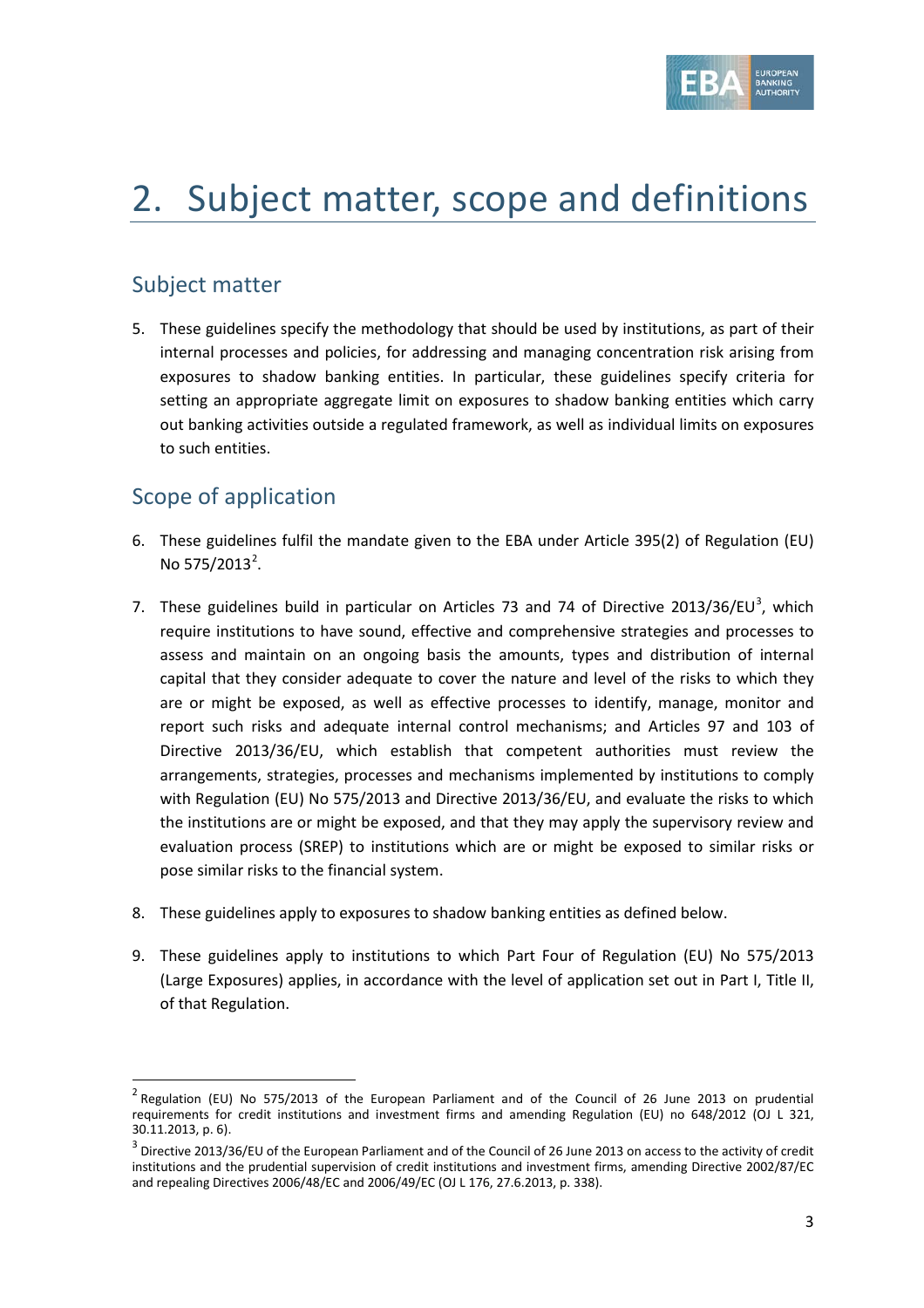

### Addressees

10. These guidelines are addressed to competent authorities as defined in point (i) of Article 4(2) of Regulation (EU) No 1093/2010 and to financial institutions as defined in Article 4(1) of Regulation No 1093/2010.

### Definitions

11. Unless otherwise specified, terms used and defined in Regulation (EU) No 575/2013 and Directive 2013/36/EU have the same meaning in the guidelines. In addition, for the purposes of these guidelines, the following definitions apply:

| <b>Credit intermediation activities</b>     | Bank-like<br>activities<br>involving<br>maturity<br>transformation, liquidity transformation, leverage,<br>credit risk transfer or similar activities.<br>These activities include at least those listed in the<br>of<br>following<br>points<br>Annex 1<br>Ωf<br>Directive 2013/36/EU: points 1 to 3, 6 to 8, and 10.                                                                                                                                                            |
|---------------------------------------------|----------------------------------------------------------------------------------------------------------------------------------------------------------------------------------------------------------------------------------------------------------------------------------------------------------------------------------------------------------------------------------------------------------------------------------------------------------------------------------|
| <b>Exposures to shadow banking entities</b> | Exposures to individual shadow banking entities<br>pursuant to Part Four of Regulation (EU)<br>No 575/2013 with an exposure value, after taking<br>into account the effect of the credit risk mitigation<br>in accordance with Articles 399 to 403 and<br>exemptions in accordance with Articles 400 and<br>493(3) of that Regulation, equal to or in excess of<br>0.25% of the institution's eligible capital as defined<br>in Article 4(1)(71) of Regulation (EU) No 575/2013. |
| <b>Shadow banking entities</b>              | Undertakings that carry out one or more credit<br>intermediation activities and that are not excluded<br>undertakings.                                                                                                                                                                                                                                                                                                                                                           |
| <b>Excluded undertakings</b>                | (1)<br>undertakings<br>included<br>consolidated<br>in<br>supervision on the basis of the consolidated<br>situation of<br>institution<br>defined<br>an<br>as<br>in<br>Article 4(1)(47) of Regulation (EU) No 575/2013.<br>undertakings which are supervised on a<br>(2)<br>consolidated basis by a third country competent<br>authority pursuant to the law of a third country                                                                                                    |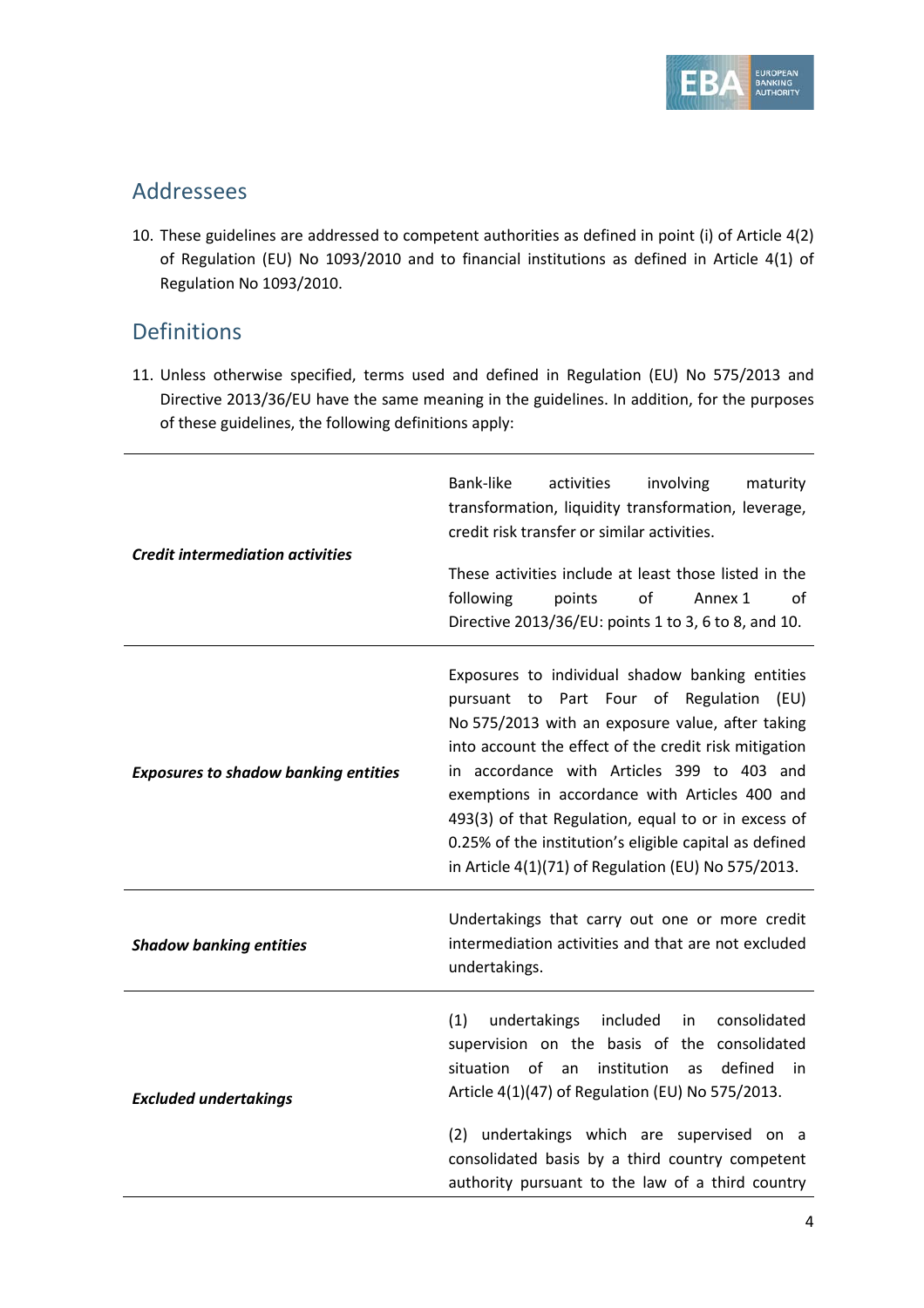

which applies prudential and supervisory requirements that are at least equivalent to those applied in the Union.

(3) undertakings which are not within the scope of points (1) and (2) but which are:

(a) credit institutions;(b) investment firms;

(c) third country credit institutions if the third country applies prudential and supervisory requirements to that institution that are at least equivalent to those applied in the Union;

(d) recognised third country investment firms;

(e) entities which are financial institutions authorised and supervised by the competent authorities or third country competent authorities and subject to prudential requirements comparable to those applied to institutions in terms of robustness where the institution's exposure(s) to the entity concerned is treated as an exposure to an institution pursuant to Article 119(5) of Regulation (EU) No 575/2013;

(f) entities referred to in points (2) to (23) of Article 2(5) of Directive 2013/36/EU;

(g) entities referred to in Article 9(2) of Directive 2013/36/EU;

(h) insurance holding companies, insurance undertakings, reinsurance undertakings and third country insurance undertakings and thirdcountry reinsurance undertakings where the supervisory regime of the third country concerned is deemed equivalent;

(i) undertakings excluded from the scope of Directive 2009/138/EC<sup>[4](#page-4-0)</sup> in accordance with

<span id="page-4-0"></span> $<sup>4</sup>$  Directive 2009/138/EC of the European Parliament and of the Council of 25 November 2009 on the taking-up and</sup> pursuit of the business of insurance and reinsurance (Solvency II) (recast) (OJ L 335, 17.12.2009, p. 1).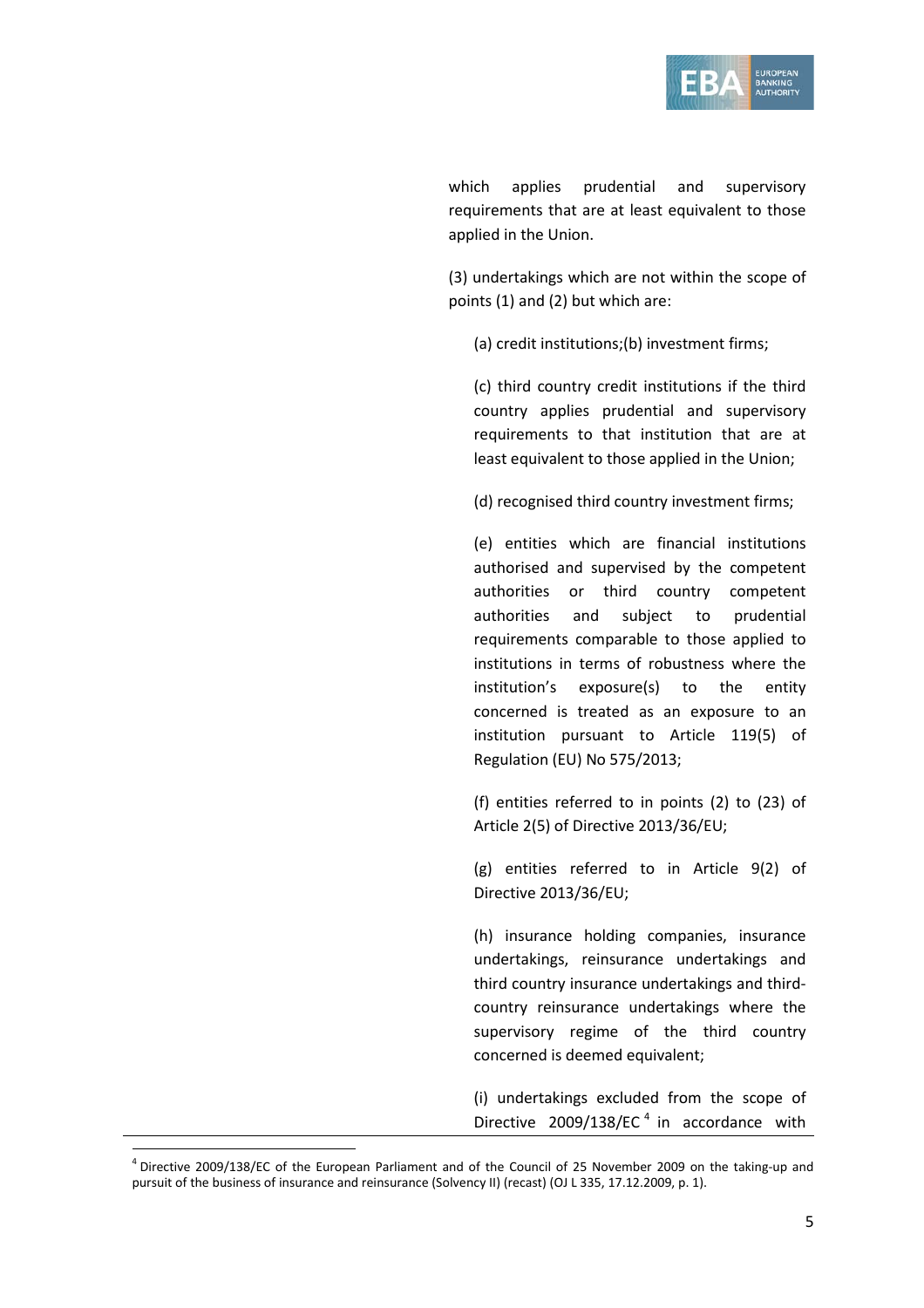

Article 4 of that Directive;

(j) institutions for occupational retirement provision within the meaning of point (a) of Article 6 of Directive  $2003/41/EC^5$  $2003/41/EC^5$  or subject to prudential and supervisory requirements comparable to those applied to institutions within the meaning of point (a) of Article 6 of Directive 2003/41/EC in terms of robustness;

(k) undertakings for collective investment:

(i) within the meaning of Article 1 of Directive 2009/[6](#page-5-1)5/EC $\degree$ ;

(ii) established in third countries where they are authorised under laws which provide that they are subject to supervision considered to be equivalent to that laid down in Directive 2009/65/EC;

(iii) within the meaning of Article 4(1)(a) of Directive 2011/61/EU<sup>[7](#page-5-2)</sup> with the exception of:

undertakings employing leverage on a substantial basis according to Article 111(1) of Commission Delegated Regulation (EU) 231/2013 [8](#page-5-3) and/or undertakings which are allowed

<span id="page-5-0"></span><sup>&</sup>lt;sup>5</sup> Directive 2003/41/EC of the European Parliament and of the Council of 3 June 2003 on the activities and supervision of institutions for occupational retirement provision (OJ L 235, 23.9.2003, p. 10).

<span id="page-5-1"></span> $6$  Directive 2009/65/EC of the European Parliament and of the Council of 13 July 2009 on the coordination of laws, regulations and administrative provisions relating to undertakings for collective investment in transferable securities (UCITS) (recast) (OJ L 302, 17.11.2009, p. 32).

<span id="page-5-2"></span> $<sup>7</sup>$  Directive 2011/61/EU of the European Parliament and of the Council of 8 June 2011 on Alternative Fund Managers</sup> and amending Directives 2003/41/EC and 2009/65/EC and Regulations (EC) No 1060/2009 and (EU) No 1095/2010 (OJ L 174, 1.7.2011, p. 1).

<span id="page-5-3"></span><sup>8</sup> Commission Delegated Regulation (EU) No 231/2013 of 19 December 2012 supplementing Directive 2011/61/EU of the European Parliament and of the Council with regard to exemptions, general operating conditions, depositaries, leverage, transparency and supervision (OJ L 83, 22.3.2013, p. 1).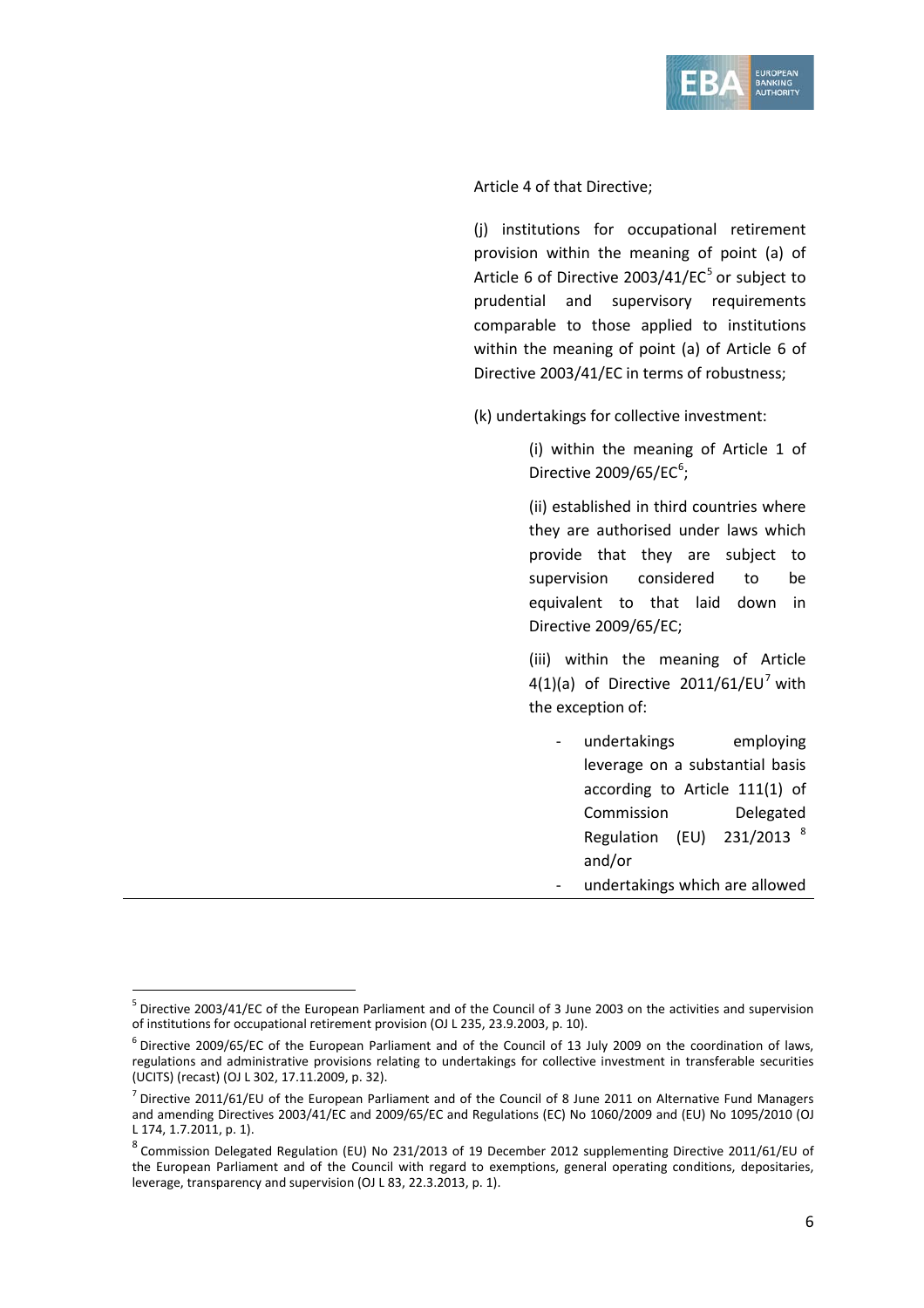

to originate loans or purchase third party lending exposures onto their balance-sheet pursuant to the relevant fund rules or instruments of incorporation;

(iv) which are authorised as 'European long-term investment funds' in accordance with Regulation (EU)  $2015/760^\circ;$ 

(v) within the meaning of Article 3(1)(b) of Regulation (EU)  $346/2013$ <sup>[10](#page-6-1)</sup> ('qualifying social entrepreneurship funds');

(vi) within the meaning of Article 3(b) of Regulation (EU)  $345/2013^{11}$  $345/2013^{11}$  $345/2013^{11}$  ('qualifying venture capital funds').

except undertakings that invest in financial assets with a residual maturity not exceeding two years (short-term assets) and have as distinct or cumulative objectives offering returns in line with money market rates or preserving the value of the investment (money market funds);

(l) central counterparties (CCPs) as defined in point (1) of Article 2 of Regulation (EU) No  $648/2012^{12}$  $648/2012^{12}$  $648/2012^{12}$  established in the EU and third country CCPs recognised by ESMA pursuant to

<span id="page-6-0"></span><sup>&</sup>lt;sup>9</sup> Regulation (EU) 2015/760 of the European Parliament and of the Council of 29 April 2015 on European long-term investment funds (OJ L 123, 19.5.2015, p. 98).

<span id="page-6-1"></span> $^{10}$  Regulation (EU) No 346/2013 of the European Parliament and of the Council of 17 April 2013 on European social entrepreneurship funds (OJ L 115, 25.4.2013, p. 18).

<span id="page-6-2"></span> $11$  Regulation (EU) No 345/2013 of the European Parliament and of the Council of 17 April 2013 on European venture capital funds (OJ L 115, 25.4.2013, p. 1).

<span id="page-6-3"></span><sup>&</sup>lt;sup>12</sup> Regulation (EU) 648/2012 of European Parliament and of the Council of 4 July 2012 on OTC derivatives, central counterparties and trade repositories (OJ L 201, 27.7.2012, p. 1).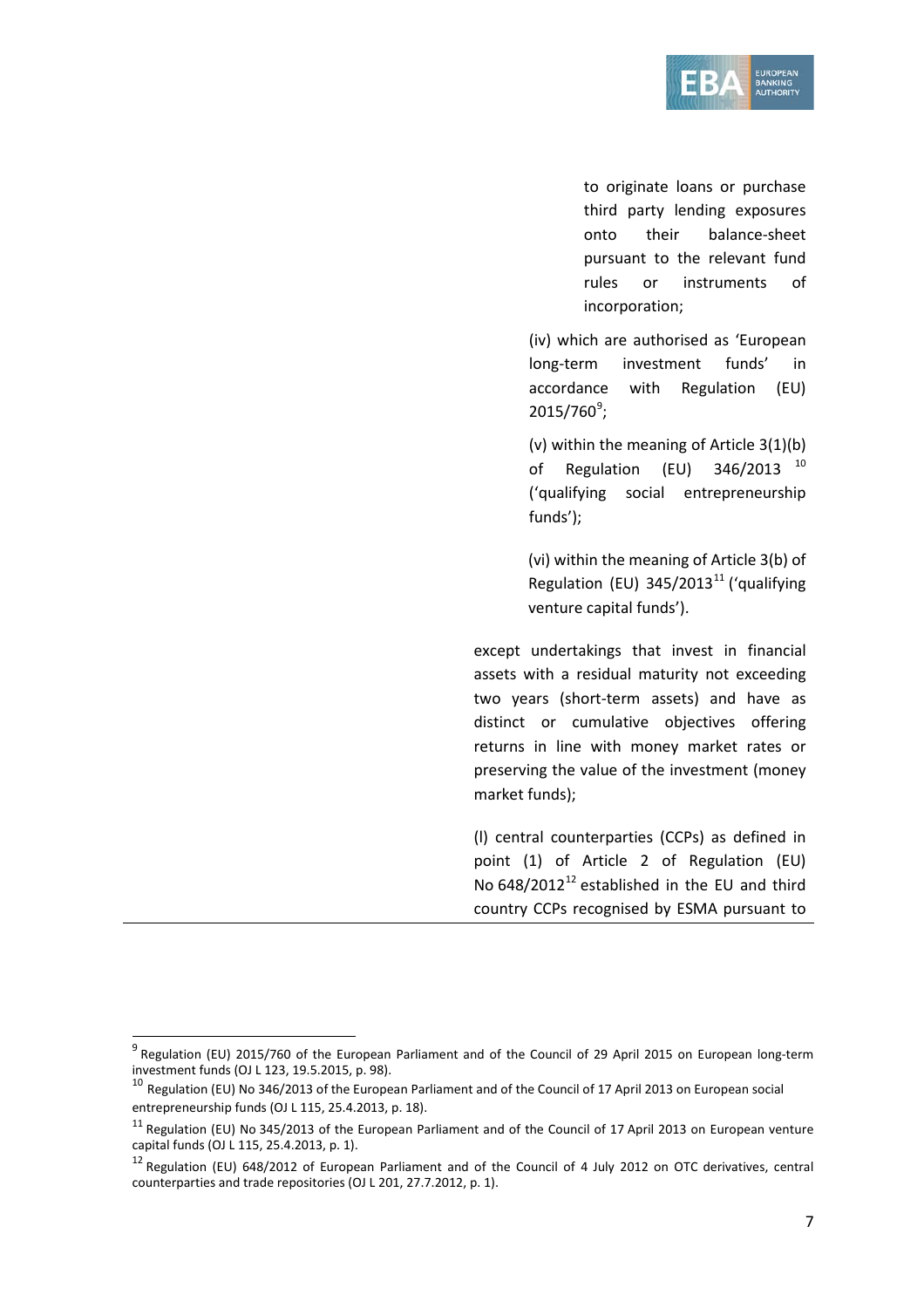

Article 25 of that Regulation;

(m) electronic money issuers as defined in point (3) of Article 2 of Directive 2009/110/EC $^{13}$  $^{13}$  $^{13}$ ;

(n) payment institutions as defined in point (4) of Article 4 of Directive 2007/64/EC $^{14}$  $^{14}$  $^{14}$ ;

(o) entities the principal activity of which is to carry out credit intermediation activities for their parent undertakings, for their subsidiaries or for other subsidiaries of their parent undertakings;

(p) resolution authorities, asset management vehicles and bridge institutions as defined in points (18), (56) and (59) of Article 2(1) of Directive 2014/59/EU<sup>[15](#page-7-2)</sup> and entities wholly or partially owned by one or more public authorities established prior to the 1 January 2016 for the purpose of receiving and holding some or all of the assets, rights and liabilities of one or more institutions in order to preserve or restore the viability, liquidity or solvency of an institution or to stabilise the financial market.

<span id="page-7-0"></span><sup>&</sup>lt;sup>13</sup> Directive 2009/110/EC of the European Parliament and of the Council of 16 September 2009 on the taking up, pursuit and prudential supervision of the business of electronic money institutions amending Directives 2005/60/EC and 2006/48/EC and repealing Directive 2000/46/EC (OJ L 267, 10.10.2009, p. 7).

<span id="page-7-1"></span><sup>&</sup>lt;sup>14</sup> Directive 2007/64/EC of the European Parliament and of the Council of the European Parliament and of the Council of 13 November 2007 on payment services in the internal market amending Directives 97/7/EC, 2002/65/EC, 2005/60/EC and 2006/48/EC and repealing Directive 97/5/EC (OJ L 319, 5.12.2007, p. 1).

<span id="page-7-2"></span><sup>15</sup> Directive 2014/59/EU of the European Parliament and of the Council of 15 May 2014 establishing a framework for the recovery and resolution of credit institutions and investment firms and amending Council Directive 82/891/EEC, and Directives 2001/24/EC, 2002/47/EC, 2004/25/EC, 2005/56/EC, 2007/36/EC, 2011/35/EU, 2012/30/EU and 2013/36/EU and Regulations (EU) No 1093/2010 and (EU) No 648/2012 of the European Parliament and of the Council (OJ L 173, 12.6.2014, p.190).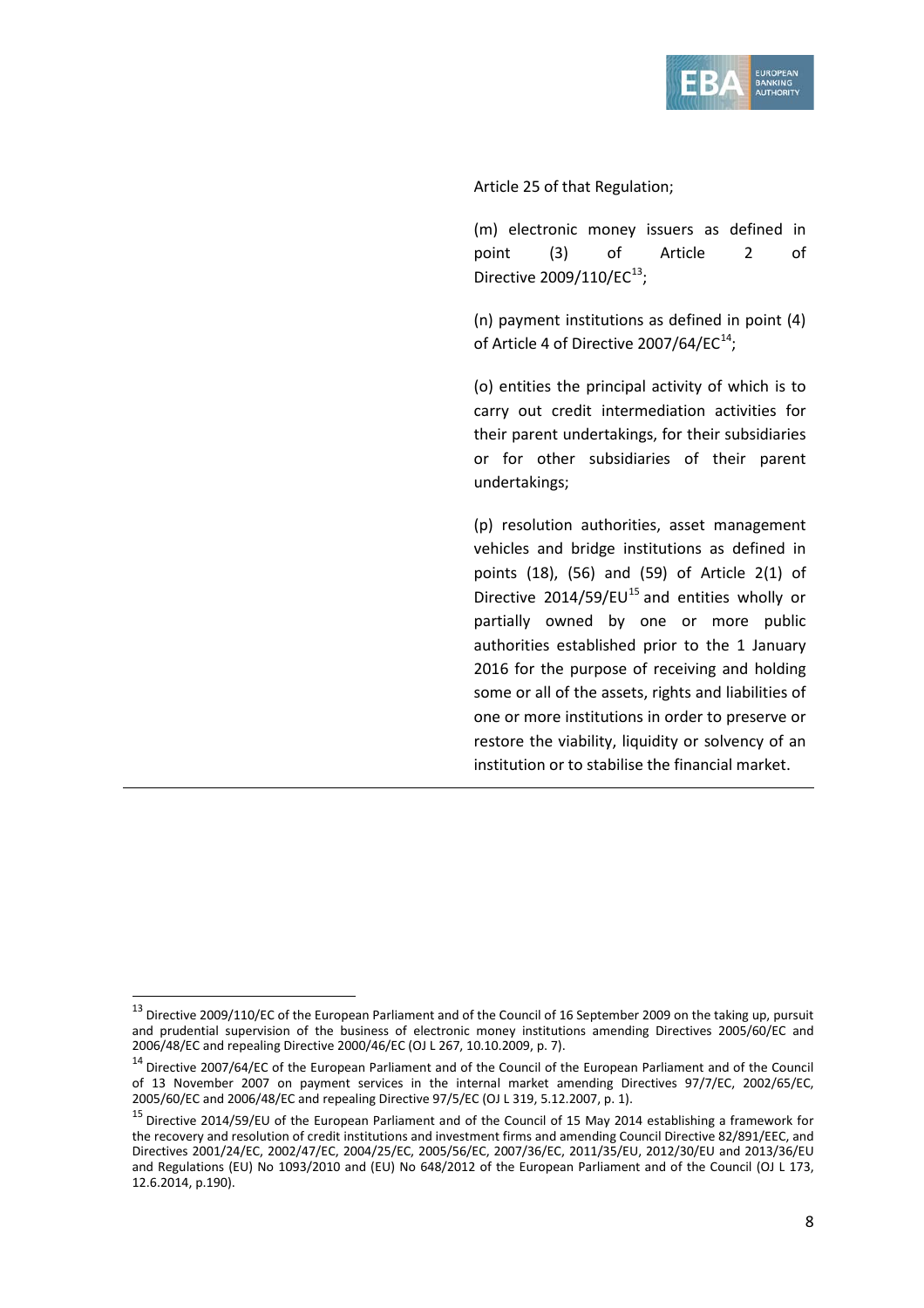

# 3. Implementation

## Date of application

12. These guidelines apply from 01.01.2017.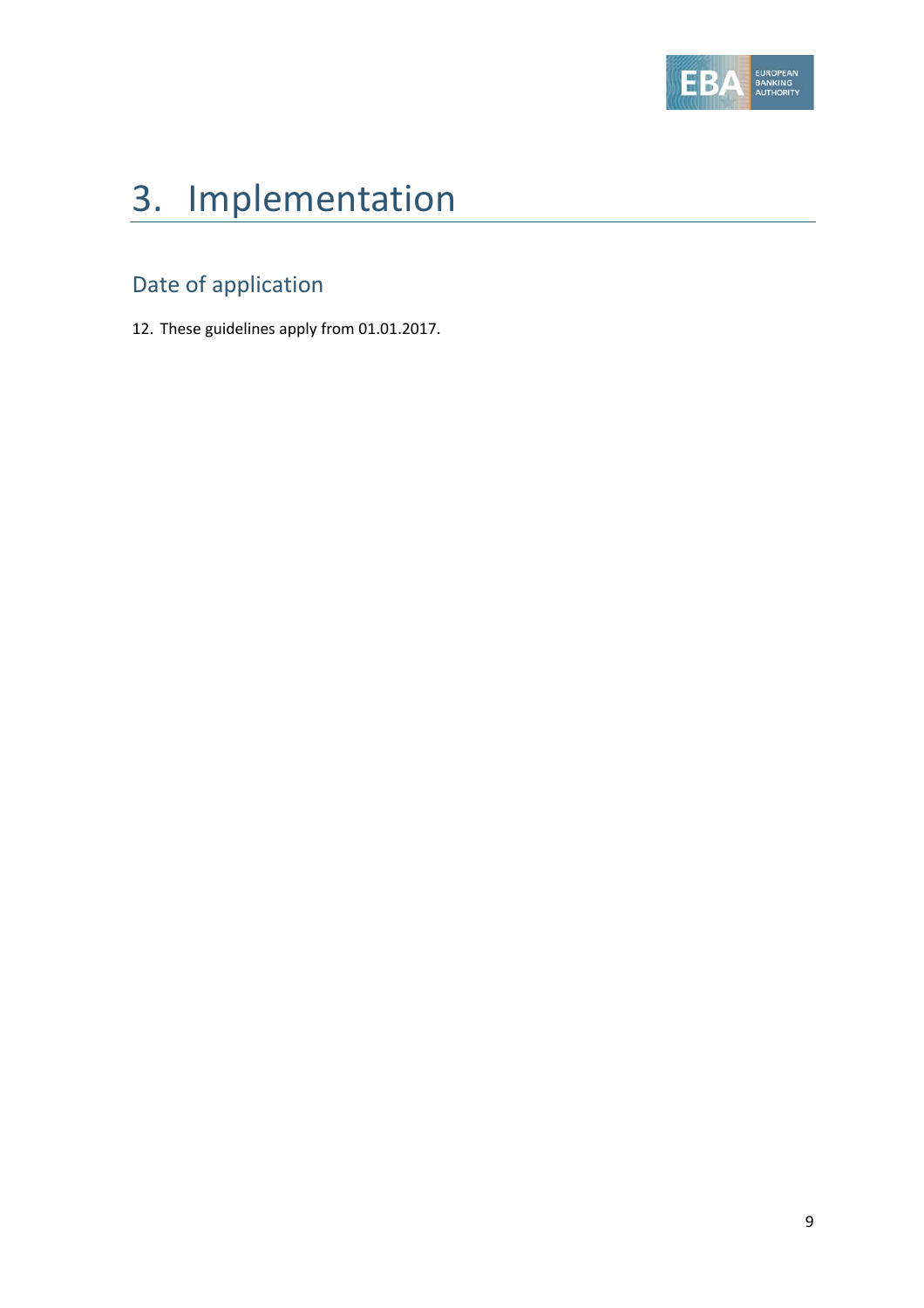

## 4. Requirements regarding limits to exposures to shadow banking entities

13. Institutions should comply with the general principles referred to in this section, as well as set limits as referred to under Section 5, as applicable.

### Effective processes and control mechanisms

- 14. Institutions should:
	- a. Identify their individual exposures to shadow banking entities, all potential risks to the institution arising from those exposures, and the potential impact of those risks.
	- b. Set out an internal framework for the identification, management, control and mitigation of the risks outlined in point a). This framework should include clearly defined analyses to be performed by risk officers regarding the business of a shadow banking entity to which an exposure arises, the potential risks to the institution and the likelihood of contagion stemming from these risks to the entity. Those analyses should be performed under the supervision of the credit risk committee, which should be duly informed of the results.
	- c. Ensure that risks outlined in letter a) are adequately taken into account within the institution's Internal Capital Adequacy Assessment (ICAAP) and capital planning.
	- d. Based on the assessment conducted under letter a), set the institution's risk tolerance/risk appetite for exposures to shadow banking entities.
	- e. Implement a robust process for determining interconnectedness between shadow banking entities, and between shadow banking entities and the institution. This process should in particular address situations where interconnectedness cannot be determined, and set out appropriate mitigation techniques to address potential risks stemming from this uncertainty.
	- f. Have effective procedures and reporting processes to the management body regarding exposures to shadow banking entities within the institution's overall risk management framework.
	- g. Implement appropriate action plans in the event of a breach of the limits set by the institution in accordance with Section 5.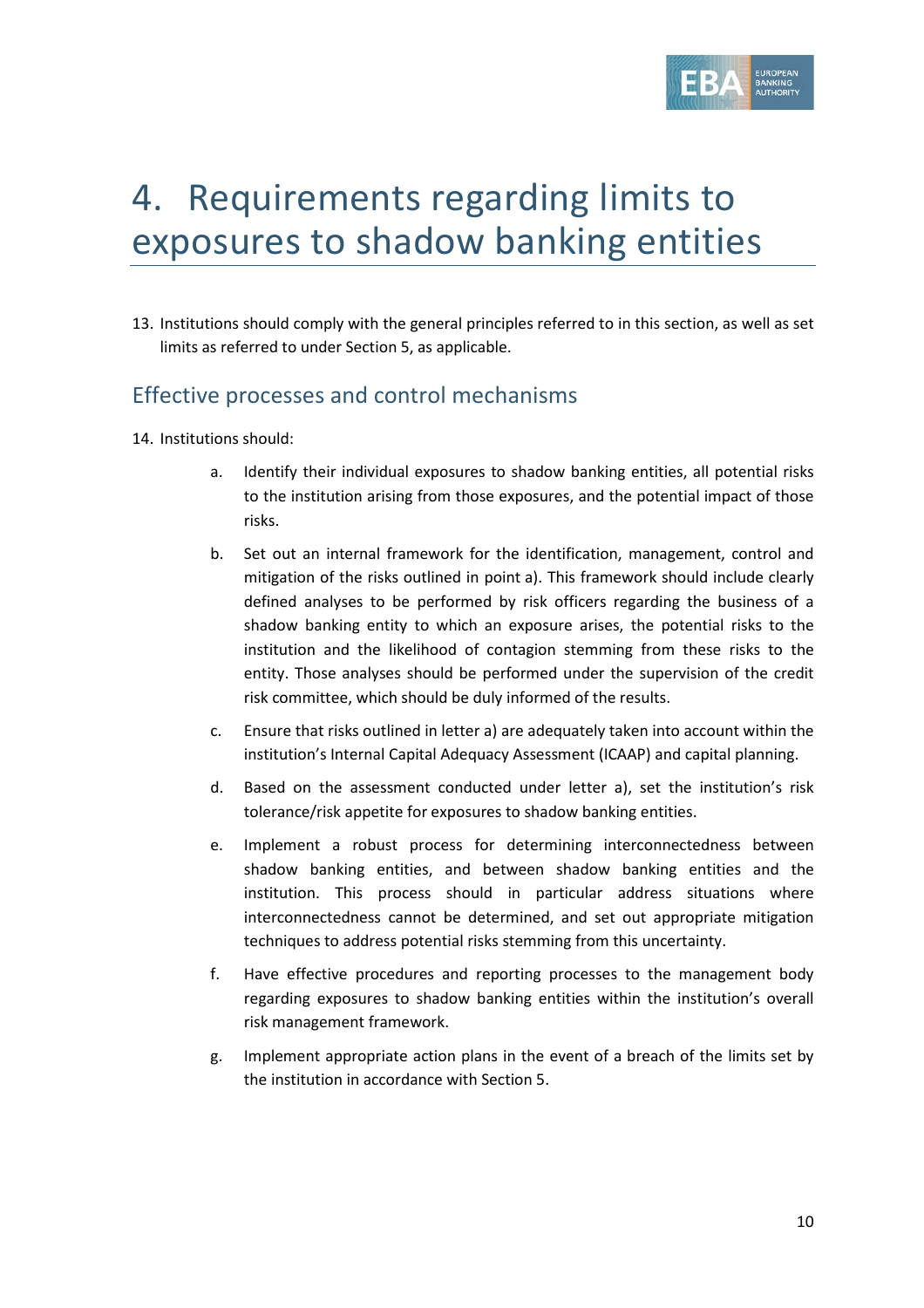

## Oversight by the management body of the institutions

- 15. When overseeing the application of the principles referred to above as well as the application of limits set out in accordance with the principal approach in Section 5, the institution's management body should, on a regular predetermined basis:
	- a. review and approve the institution's risk appetite to exposures to shadow banking entities and the aggregate and individual limits set in line with Section 5;
	- b. review and approve the risk management process to manage exposures to shadow banking entities, including analysis of risks arising from those exposures, risk mitigation techniques and potential impact on the institution under stressed scenarios;
	- c. review the institution's exposures to shadow banking entities (on an aggregate and individual basis) as a percentage of total exposures and expected and incurred losses;
	- d. ensure the setting of the limits referred to in these guidelines is documented, including any changes to them.
- 16. The institution's management body may delegate the reviews set out in paragraph 15 a) to d) to senior management.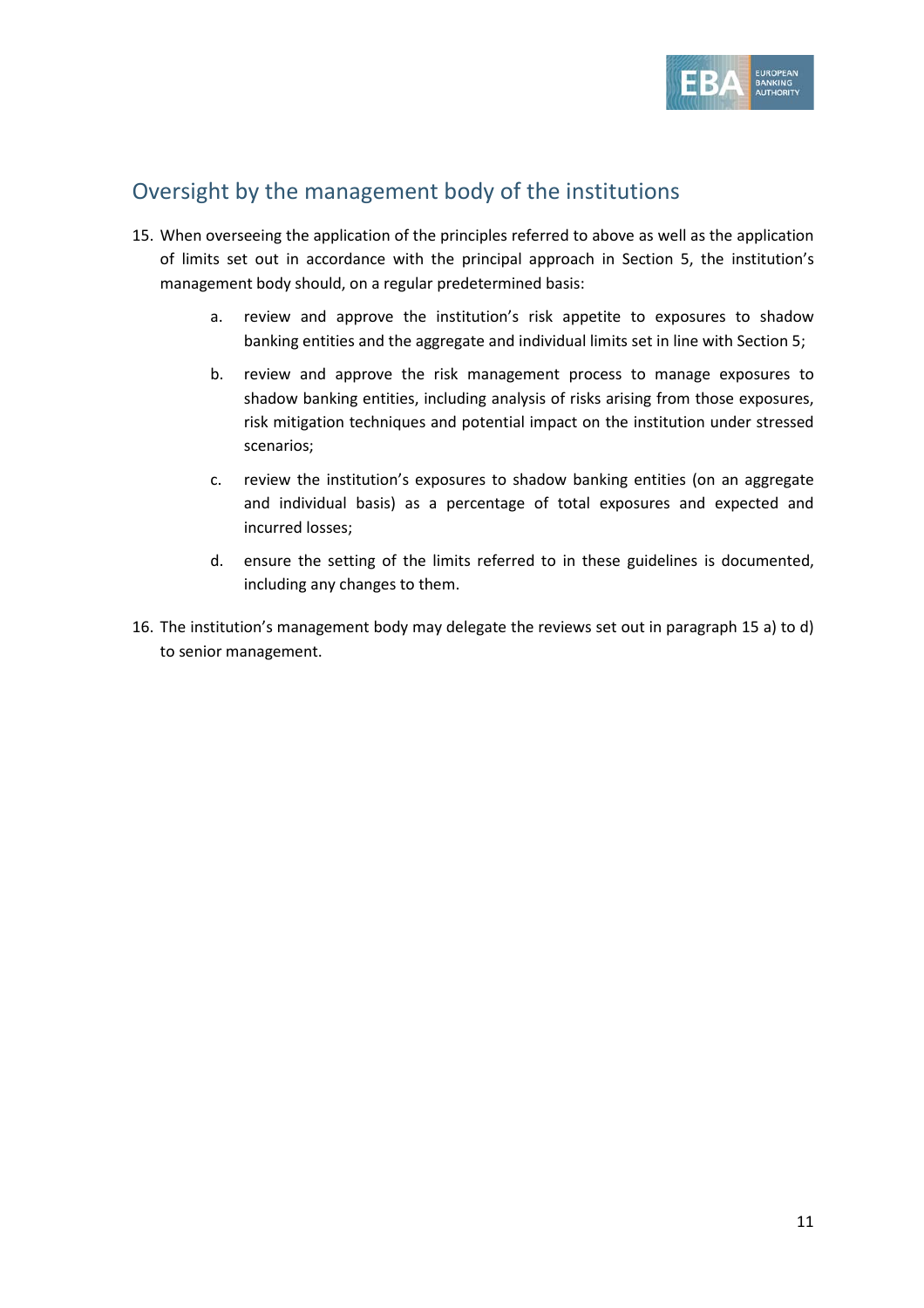

# 5. Principal approach for setting limits to exposures to shadow banking entities

### Setting an aggregate limit on exposures to shadow banking entities

- 17. Institutions should set an aggregate limit to their exposures to shadow banking entities relative to their eligible capital.
- 18. When setting an aggregate limit to exposures to shadow banking entities, each institution should take into account:
	- a. its business model, risk management framework as outlined in paragraph 14b), and risk appetite as outlined in paragraph 14d);
	- b. the size of its current exposures to shadow banking entities relative to its total exposures and relative to its total exposure to regulated financial sector entities;
	- c. interconnectedness as outlined in paragraph 14e).

#### Setting individual limits on exposures to shadow banking entities

- 19. Independently of the aggregate limit, and in addition to it, institutions should set tighter limits on their individual exposures to shadow banking entities. When setting those limits, as part of their internal assessment process, the institutions should take into account:
	- a. the regulatory status of the shadow banking entity, in particular whether it is subject to any type of prudential or supervisory requirements;
	- b. the financial situation of the shadow banking entity including, but not limited to, its capital position, leverage and liquidity position;
	- c. information available about the portfolio of the shadow banking entity, in particular non-performing loans;
	- d. available evidence about the adequacy of the credit analysis performed by the shadow banking entity on its portfolio, if applicable;
	- e. whether the shadow banking entity will be vulnerable to asset price or credit quality volatility;
	- f. concentration of credit intermediation activities relative to other business activities of the shadow banking entity;
	- g. interconnectedness as outlined in paragraph 14 e);
	- h. any other relevant factors identified by the institution under paragraph 14 a).